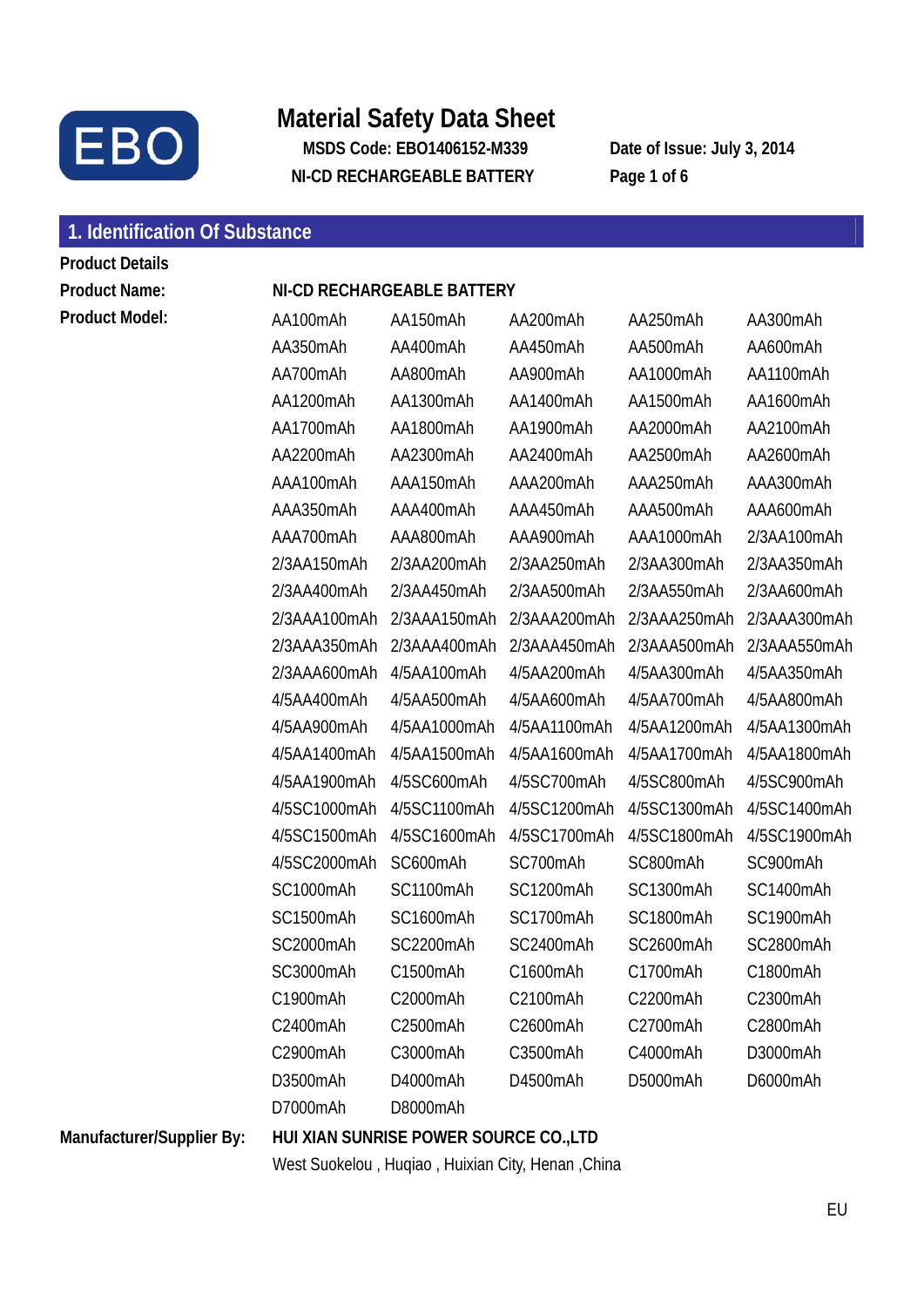

## **Material Safety Data Sheet MSDS Code: EBO1406152-M339 Date of Issue: July 3, 2014 NI-CD RECHARGEABLE BATTERY Page 2 of 6**

Tel & Emergency Tel: +86-373-6115988 Fax: +86-373-6115600

## **2. Composition/Data On Components**

| <b>COMPONENT</b> | CAS#      | % by wt. |
|------------------|-----------|----------|
| <b>Nickel</b>    | 7440-02-0 | 16.7%    |
| Cadmium          | 7440-43-9 | 26.4%    |
| Iron             | 7439-89-6 | 16.7%    |
| Water            | 7732-18-5 | 18.3%    |
| К                | 7440-09-7 |          |
| Na               | 7440-23-5 | 9.8%     |

### **3. Hazards Identification**

#### **Hazard description:**

A sealed cell/battery is not hazardous in normal use.

In case of mistreatment (abusive charge, reverse charge, external short circuit…) and in case of fault, some electrolyte can leak from the cell through the sealing system. In these cases refer to the risks of potassium hydroxide solution (corrosive, pH > 14). The electrode materials are only hazardous, if the materials are released by mechanical damaging of the cell or if exposed to fire.

| 4. First aid Measures |                                                                      |
|-----------------------|----------------------------------------------------------------------|
| Eyes:                 | Flush the eye gently with plenty of water (at least 15 minutes).     |
|                       | Seek for medical assistance.                                         |
| Skin:                 | Flush affected areas with plenty of water. Remove contaminated cloth |
|                       | immediately. Seek for medical assistance.                            |
| Inhalation:           | Fresh air. Seek for medical assistance.                              |
| Ingestion:            | Drink plenty of water. Avoid vomiting. Seek for medical assistance.  |
|                       | No trials for neutralization.                                        |

| 5. Fire Fighting Measures                                             |                                                                  |
|-----------------------------------------------------------------------|------------------------------------------------------------------|
| <b>Extinguishing Media:</b>                                           | Use foam, dry powder or carbon dioxide $(CO2)$ , as appropriate. |
| Extinguishing media with limited                                      |                                                                  |
| suitability:                                                          | Water is only applicable for incipient fire.                     |
| Special Fire-Fighting Procedures: Self-contained breathing apparatus. |                                                                  |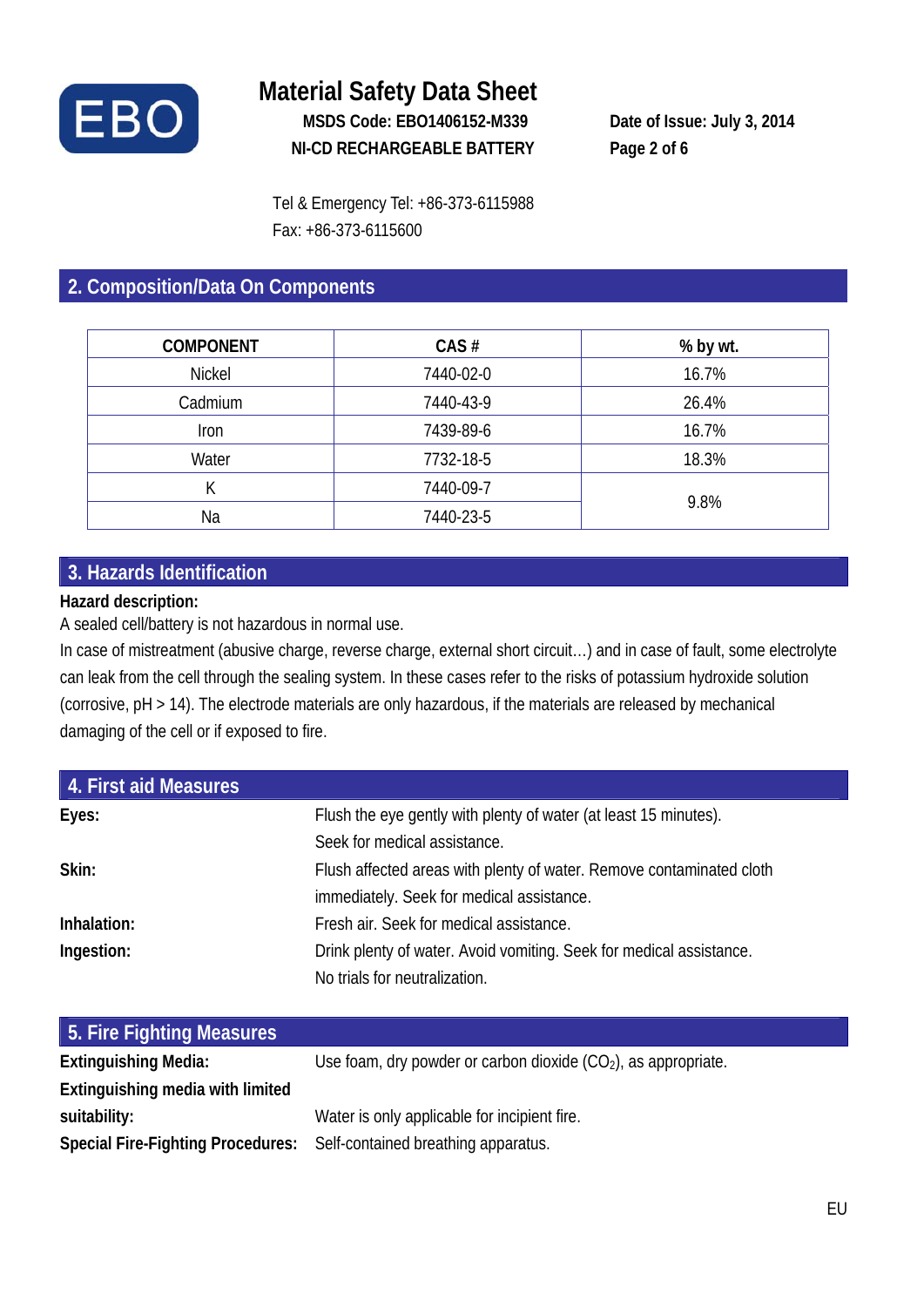

# **Material Safety Data Sheet MSDS Code: EBO1406152-M339 Date of Issue: July 3, 2014 NI-CD RECHARGEABLE BATTERY Page 3 of 6**

| 6. Accidental Release Measures |                                                                                                                                                                                                                  |  |
|--------------------------------|------------------------------------------------------------------------------------------------------------------------------------------------------------------------------------------------------------------|--|
| Person related measures:       | Wear personal protective equipment adapted to the situation (protection gloves,<br>cloth).                                                                                                                       |  |
|                                | Environment protection measures: In the event of battery rupture, prevent skin contact and collect all released<br>material in a plastic lined container.                                                        |  |
| Treatment for cleaning:        | Dispose off according to the local law and rules.<br>Avoid leached substances to get into the earth, canalization or waters.<br>If battery casing is dismantled, small amounts of electrolyte may leak. Pack the |  |
|                                | battery including ingredients as described above. Then clean with water (diluted<br>acetic acid may be helpful).                                                                                                 |  |

### **7. Handling And Storage**

The batteries should not be opened, destroyed or incinerate, since they may leak or rupture and release to the environment the ingredients that they contain in the hermetically sealed container.

Do not short circuit terminals, or forced over-discharge, throw to fire.

Do not crush or puncture the battery, or immerse in liquids.

#### **Precautions to be taken in handling and storing**

Avoid mechanical or electrical abuse. Storage preferably in cool, dry and ventilated area, which is subject to little temperature change. Storage at high temperatures should be avoided.

Do not place the battery near heating equipment, nor expose to direct sunlight for long periods.

#### **Other Precautions**

Batteries may explode or cause burns, if disassembled, crushed or exposed to fire or high temperatures.

| 8. Exposure Controls And Personal Protection                       |                                                      |  |
|--------------------------------------------------------------------|------------------------------------------------------|--|
| <b>Respiratory protection:</b>                                     | If the battery leaks, the need for full ventilation. |  |
| Hand Protection:                                                   | Under normal use, do not.                            |  |
| Personal Protection:                                               | Under normal use, do not.                            |  |
| Other protection:                                                  | Under normal use, do not.                            |  |
| If the battery leaks, must wear the following protection products. |                                                      |  |
|                                                                    |                                                      |  |

| Respiratory<br>protection | In all fire situations, use self-contained breathing apparatus. |
|---------------------------|-----------------------------------------------------------------|
|---------------------------|-----------------------------------------------------------------|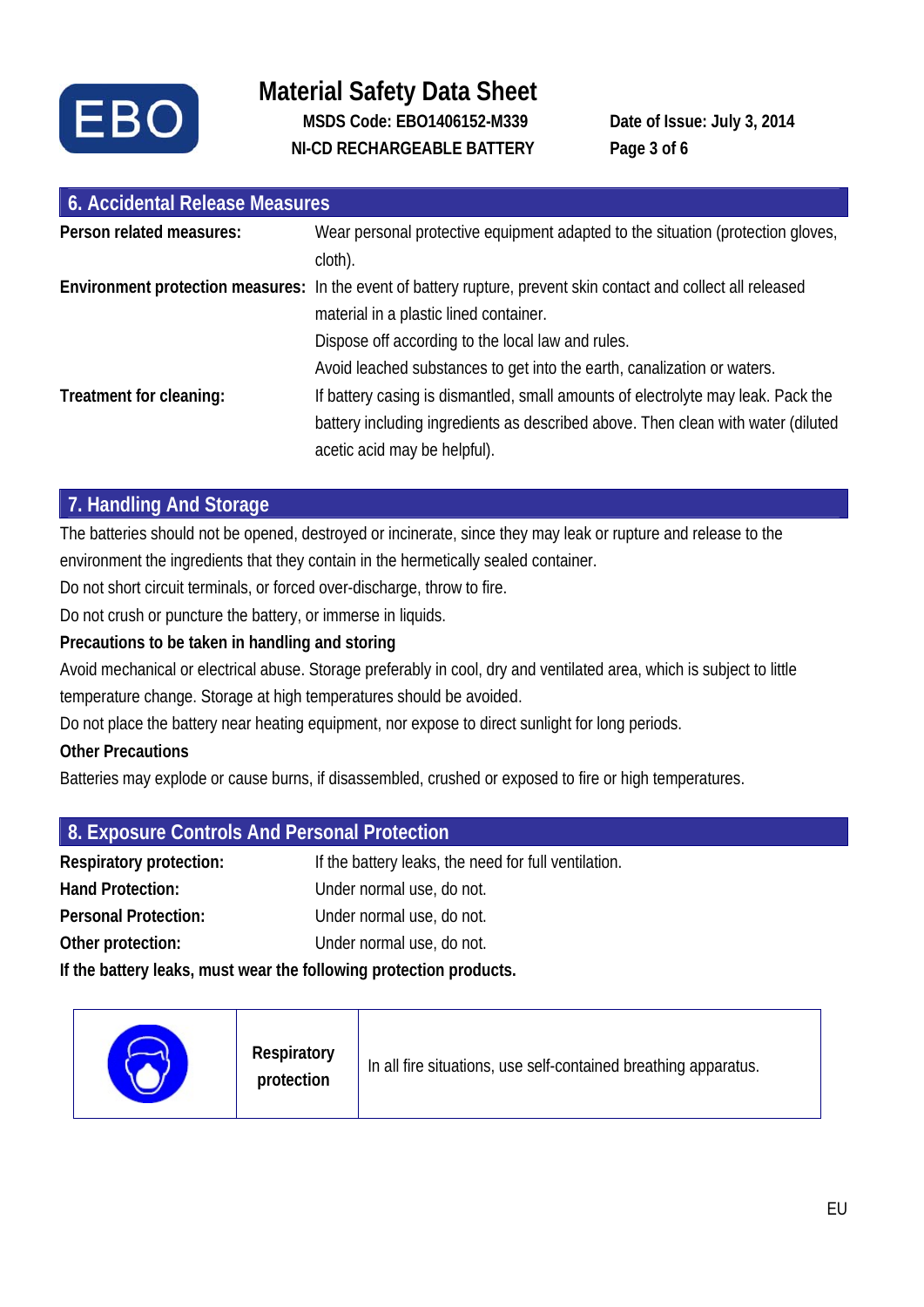

# **Material Safety Data Sheet MSDS Code: EBO1406152-M339 Date of Issue: July 3, 2014 NI-CD RECHARGEABLE BATTERY Page 4 of 6**

| Hand<br>protection | In the event of leakage wear gloves.            |
|--------------------|-------------------------------------------------|
| Eye<br>protection  | Safety glasses are recommended during handling. |
| Other              | In the event of leakage, wear chemical apron.   |

| 9. Physical And Chemical Properties |                                                      |  |
|-------------------------------------|------------------------------------------------------|--|
| Form:                               | Solid                                                |  |
| Color:                              | Mixed                                                |  |
| Odor:                               | <b>Odorless</b>                                      |  |
| pH:                                 | Not applicable unless individual components exposed. |  |
| Flash point:                        | Not applicable unless individual components exposed. |  |
| Flammability:                       | Not applicable unless individual components exposed. |  |
| Relative density:                   | Not applicable unless individual components exposed. |  |
| Solubility (water):                 | Not applicable unless individual components exposed. |  |
| Solubility (other):                 | Not applicable unless individual components exposed. |  |

| 10. Stability And Reactivity   |                                                                              |
|--------------------------------|------------------------------------------------------------------------------|
| Stability:                     | <b>Stable</b>                                                                |
| <b>Hazardous Decomposition</b> |                                                                              |
| Products:                      | N/A.                                                                         |
| <b>Conditions to Avoid:</b>    | Heating, mechanical abuse and electrical abuse.                              |
| Hazardous Polymerization:      | If leaked, forbidden to contact with strong oxidizers, mineral acids, strong |
|                                | alkalis, halogenated hydrocarbons.                                           |

#### **11. Toxicological Information**

Inhalation, skin contact and eye contact are possible when the battery is opened.

Exposure to internal contents, the corrosive fumes will be very irritating to skin, eyes and mucous membranes. Overexposure can cause symptoms of non-fibrotic lung injury and membrane irritation.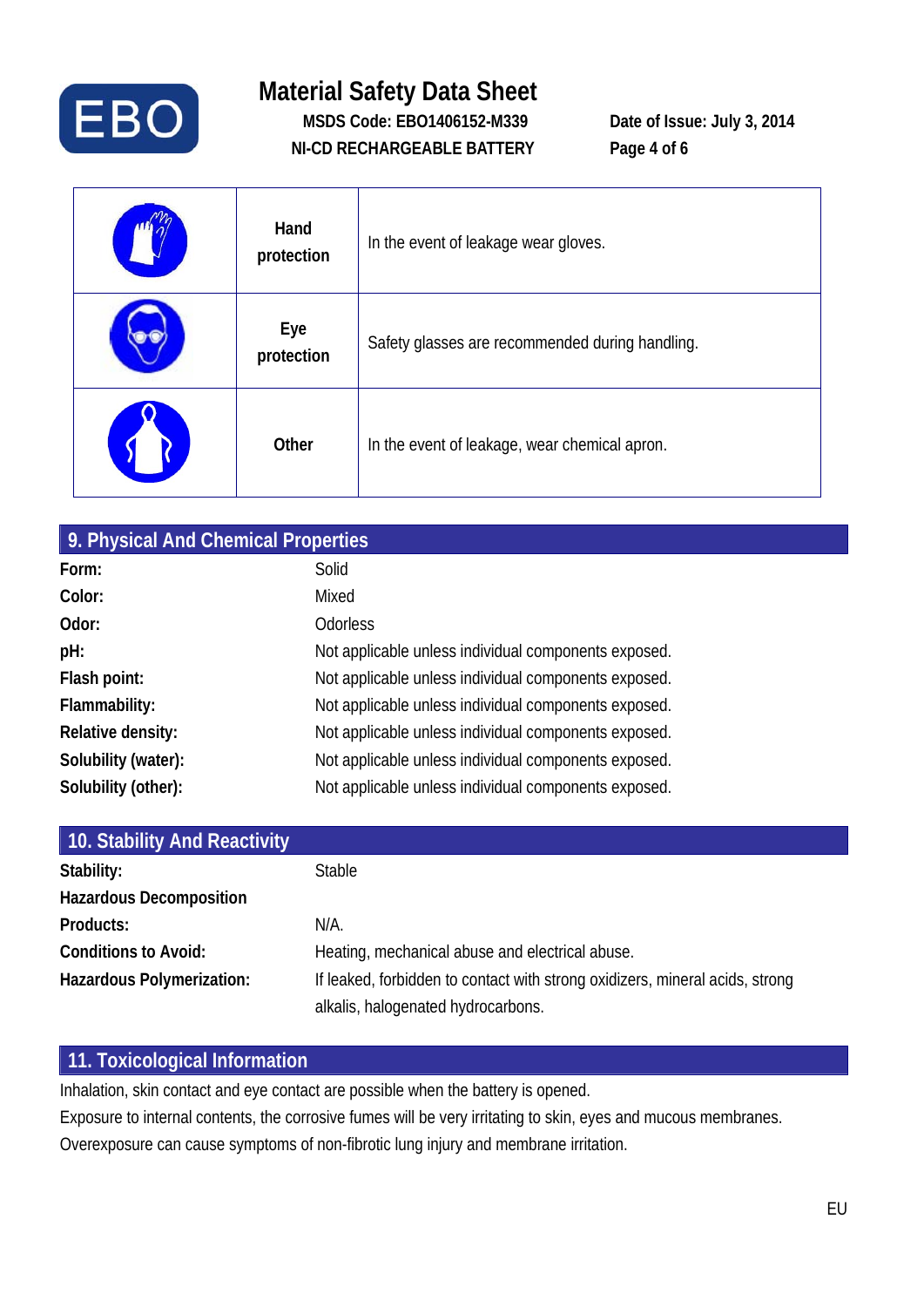

## **Material Safety Data Sheet MSDS Code: EBO1406152-M339 Date of Issue: July 3, 2014 NI-CD RECHARGEABLE BATTERY Page 5 of 6**

| 12. Ecological Information |                                                                       |
|----------------------------|-----------------------------------------------------------------------|
| Environmental Impact:      | Proper use and disposal of the battery will not harm the environment. |
|                            | Dispose of the battery, away from water, rain and snow.               |

#### **13. Disposal Considerations**

Appropriate Method of Disposal of Substance or Preparation

Dispose of the batteries in accordance with approved local, state, and federal requirements. Consult state environmental agency and/or federal EPA.

#### **14. Transport Information**

Nickel-Cadmium batteries (sometimes referred to as "Dry cell" batteries) are not listed as dangerous goods under the International Civil Aviation Organization (ICAO), 2013-2014 edition, International Air Transport Association (IATA), 54th edition and U.S. Department of Transportation (DOT) regulations, 49 CFR. These batteries are not subject to the dangerous goods regulations provided they meet the requirements contained in the following Special Provisions; Special Provision A123 in the ICAO Technical Instructions and IATA Dangerous Goods Regulations and Special Provision 130 of the DOT. These batteries are protected and to prevent short circuits.

 In addition, the ICAO and IATA regulations require the words "Not Restricted" and "Special Provision A123" be provided on the air waybill, when an air waybill is issued. By ocean the International Maritime Organization (IMO), 2010 edition, 35th Amendment, does not regulate these batteries.

### **15. Regulations**

Law Information 《Dangerous Goods Regulation》 《Recommendations on the Transport of Dangerous Goods Model Regulations》 《International Maritime Dangerous Goods》 《Technical Instructions for the Safe Transport of Dangerous Goods》 《Classification and code of dangerous goods》 OSHA Hazard Communication Standard Status Toxic Substances Control Act (TSCA) Status SARA Title III RCRA In accordance with all Federal, State and Local laws